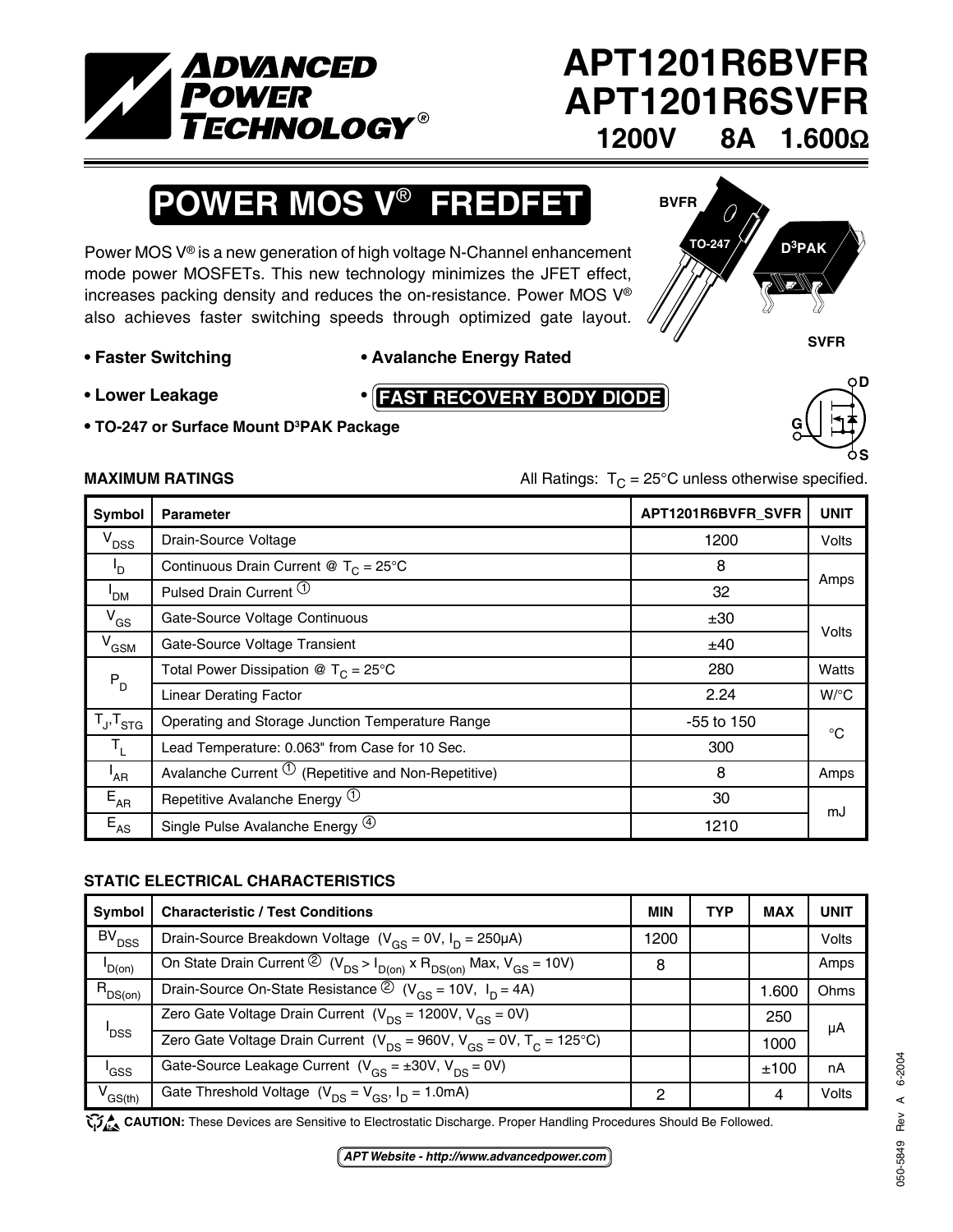### **DYNAMIC CHARACTERISTICS APT1201R6BVFR\_SVFR**

| Symbol           | <b>Characteristic</b>        | <b>Test Conditions</b>     | <b>MIN</b> | <b>TYP</b> | <b>MAX</b> | <b>UNIT</b> |
|------------------|------------------------------|----------------------------|------------|------------|------------|-------------|
| $C_{iss}$        | Input Capacitance            | $V_{GS} = 0V$              |            | 3050       | 3660       |             |
| $C_{\rm oss}$    | Output Capacitance           | $V_{DS} = 25V$             |            | 255        | 360        | pF          |
| $C_{\text{rss}}$ | Reverse Transfer Capacitance | $f = 1$ MHz                |            | 125        | 190        |             |
| $Q_g$            | Total Gate Charge 3          | $V_{GS} = 10V$             |            | 155        | 230        |             |
| $Q_{gs}$         | Gate-Source Charge           | $V_{DD}$ = 0.5 $V_{DSS}$   |            | 15         | 23         | пC          |
| $Q_{gd}$         | Gate-Drain ("Miller") Charge | $I_D = I_D$ [Cont.] @ 25°C |            | 78         | 115        |             |
| $t_d($ on)       | Turn-on Delay Time           | $V_{GS} = 15V$             |            | 12         | 24         |             |
| t,               | Rise Time                    | $V_{DD}$ = 0.5 $V_{DSS}$   |            | 10         | 20         | ns          |
| $t_d$ (off)      | <b>Turn-off Delay Time</b>   | $I_D = I_D$ [Cont.] @ 25°C |            | 50         | 75         |             |
| t                | <b>Fall Time</b>             | $R_G = 1.6\Omega$          |            | 15         | 30         |             |

### **SOURCE-DRAIN DIODE RATINGS AND CHARACTERISTICS**

| Symbol          | <b>Characteristic / Test Conditions</b>                                       |                      | <b>MIN</b> | <b>TYP</b> | <b>MAX</b> | <b>UNIT</b>  |
|-----------------|-------------------------------------------------------------------------------|----------------------|------------|------------|------------|--------------|
| l <sub>S</sub>  | Continuous Source Current (Body Diode)                                        |                      |            |            | 8          |              |
| <sup>I</sup> SM | Pulsed Source Current <sup>1</sup> (Body Diode)                               |                      |            |            | 32         | Amps         |
| $V_{SD}$        | Diode Forward Voltage $\mathcal{D}(V_{GS} = 0V, I_S = -I_D$ [Cont.])          |                      |            |            | 1.3        | <b>Volts</b> |
| dv/dt           | Peak Diode Recovery dv/ <sub>dt</sub> 5                                       |                      |            |            | 18         | V/ns         |
| $t_{rr}$        | Reverse Recovery Time                                                         | $T_i = 25^{\circ}C$  |            |            | 220        |              |
|                 | $(I_S = -I_D$ [Cont.], $di/dt = 100A/\mu s$ )                                 | $T_i = 125^{\circ}C$ |            |            | 450        | ns           |
|                 | Reverse Recovery Charge                                                       | $T_i = 25^{\circ}C$  |            | 1.0        |            |              |
| $Q_{rr}$        | $(I_S = -I_D$ [Cont.], $di/_{dt} = 100A/\mu s$ )                              | $T_i = 125$ °C       |            | 3.0        |            | $\mu$ C      |
| <b>FRRM</b>     | <b>Peak Recovery Current</b><br>$(I_S = -I_D$ [Cont.], $di/dt = 100A/\mu s$ ) | $T_i = 25^{\circ}C$  |            | 10         |            |              |
|                 |                                                                               | $T_i = 125^{\circ}C$ |            | 14         |            | Amps         |

### **THERMAL CHARACTERISTICS**

| Symbol               | <b>Characteristic</b>  | MIN | <b>TVP</b> | <b>MAX</b> | UNIT          |
|----------------------|------------------------|-----|------------|------------|---------------|
| D<br>$n_{\theta}$ JC | Junction to Case       |     |            | 0.45       |               |
| D<br>$n_{\theta}$ JA | Junction to<br>Ambient |     |            | 40         | $\degree$ C/W |

 $10$  Repetitive Rating: Pulse width limited by maximum junction  $3$  See MIL-STD-750 Method 3471

temperature.  $\overset{(4)}{=}$  Starting T<sub>j</sub> = +25°C, L = 37.81mH, R<sub>G</sub> = 25 $\Omega$ , Peak I<sub>L</sub> = 8A

**APT Reserves the right to change, without notice, the specifications and information contained herein.**



<sup>&</sup>lt;sup>2</sup>) Pulse Test: Pulse width < 380 µS, Duty Cycle < 2%  $\frac{(5) \text{ dv}}{dt}$  numbers reflect the limitations of the test circuit rather than the device itself.  $I_S \leq I_D$ -8A  $\frac{di}{dt} \leq 700A/\mu s$   $V_R \leq 1200V$   $T_J \leq 150^{\circ}C$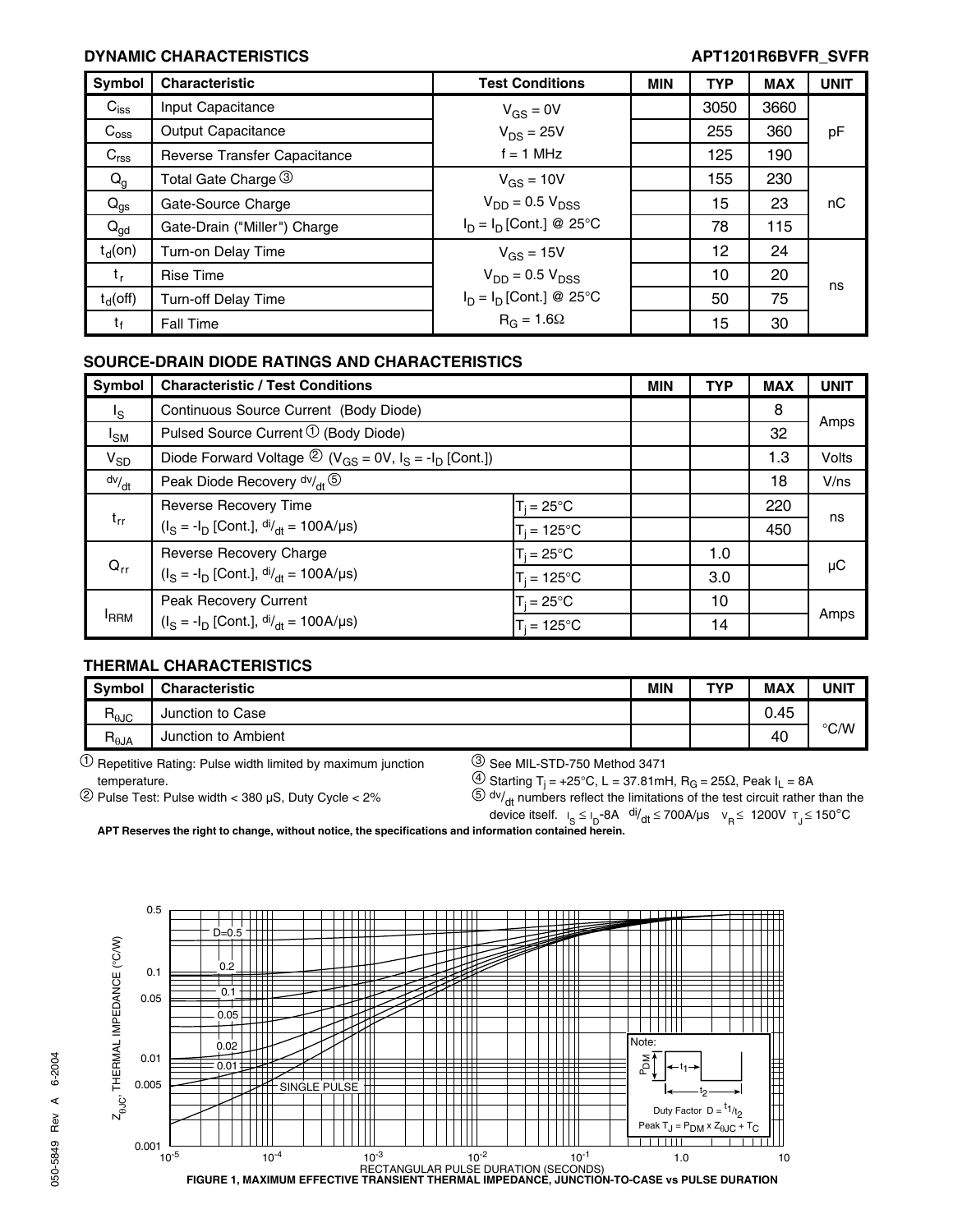



# 6-2004 050-5849 Rev A 6-2004 ⋖ 050-5849 Rev